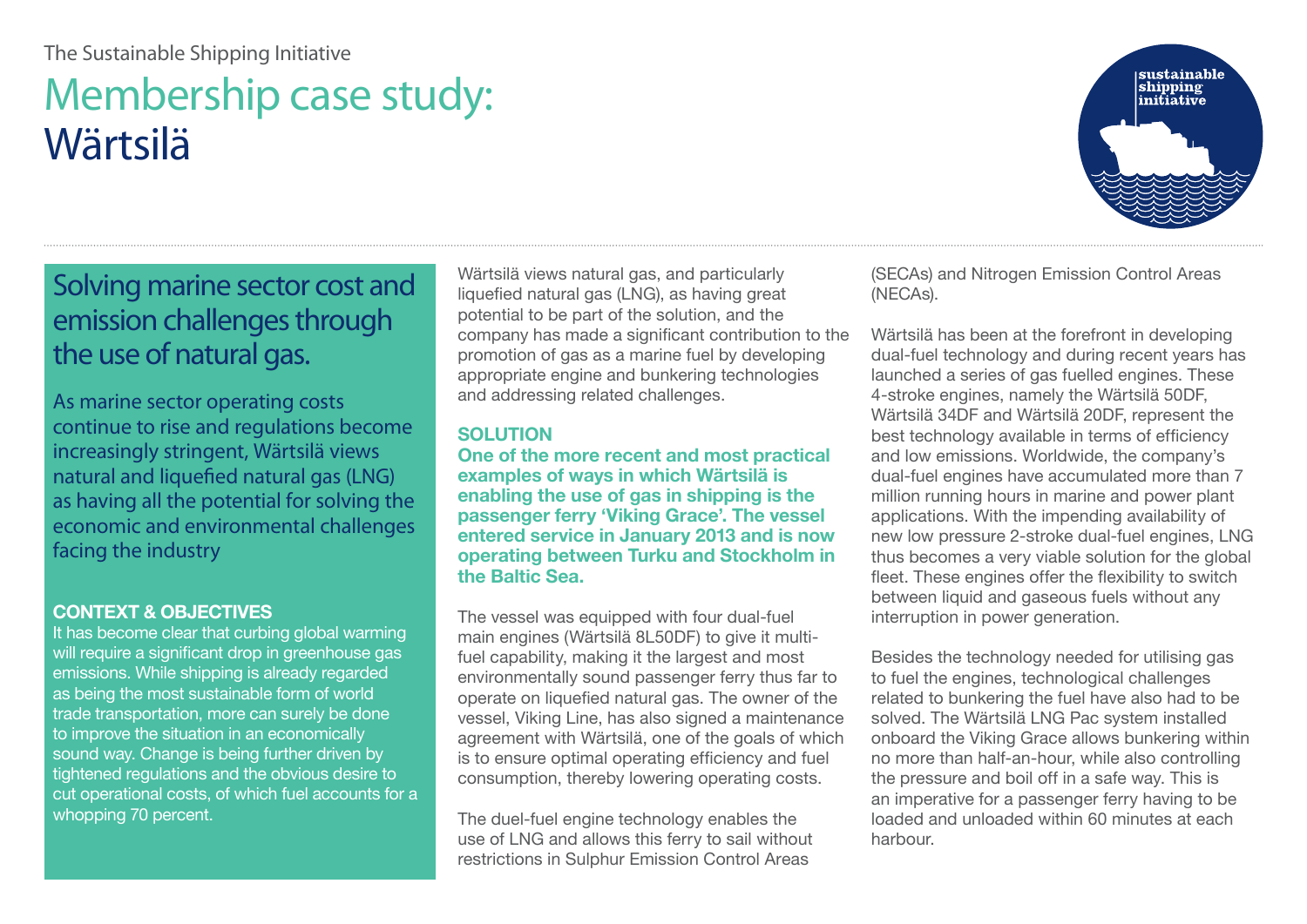### The Sustainable Shipping Initiative Membership case study: Wärtsilä



# Viking Grace facts

**Length, overall 218 m Breadth 31.8 m Draught 6.8 m Gross Tonnage 57 000 Net tonnage 37 600 Speed service 21.8 kn (85% MSP) Deadweight 5030 ton** 

**Cabins: Passenger 880 Crew outside 200 Total 1080**

**Lane metres: Trailers on Deck 3 1 275 lm Cars on Deck 5 550 lm (abt 100 cars)** 

### **OUTCOMES**

When fuelled by liquefied natural gas, the Viking Grace's sulphur oxide emissions are almost zero, and its nitrogen oxide emissions are at least 80 per cent below the International Maritime Organization's (IMO) current stipulated level.

Furthermore, there is a reduction in particulate emissions of more than 90 per cent compared to those of conventional diesel engines, while carbon dioxide emissions are also 20-30 per cent lower.

The Wärtsilä dual-fuel engine technology, combined with the LNG Pac system, ensure that gas can be utilized without need of any special arrangements to enable the normal use of marine vessels.



# Customer Quote:

"It is in our best interests to co-operate with Wärtsilä, since they are experts in the development of new types of engines and the use of alternative fuels to achieve low specific fuel consumption and environmentally safe operations. Wärtsilä is a domestic supplier close to us and offers us the

opportunity to collaborate regarding operational matters, engine maintenance, technical training and field testing. All this is very important, especially now that Viking Line is entering a new era of gaselectric driven operation."

#### **Tony Öhman**

Technical Director in charge of Marine Operations and Newbuilding at Viking Line